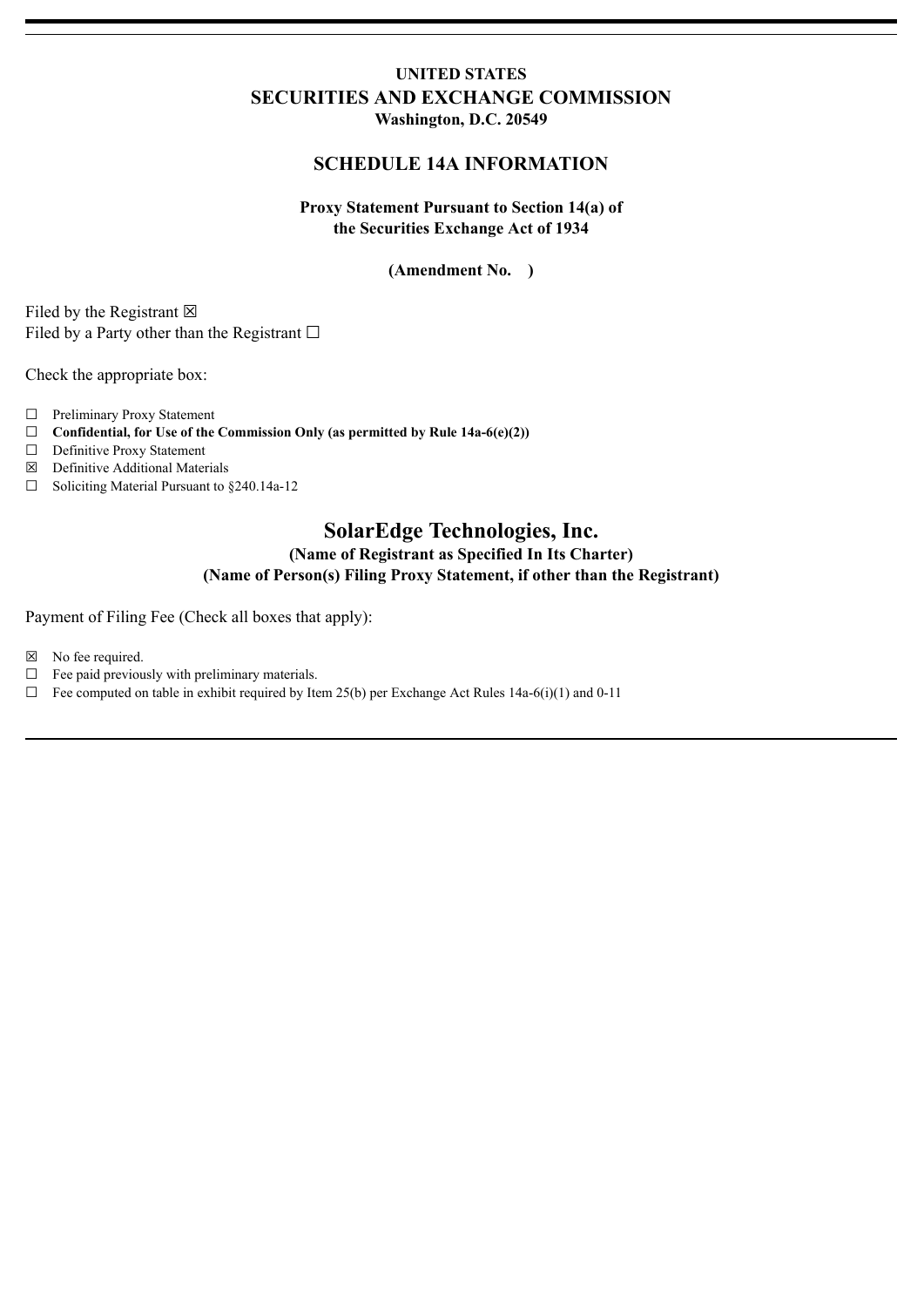

June 9, 2022

Dear Valued Stockholder:

On April 29, 2022, SolarEdge Technologies, Inc. (the "Company") filed a definitive proxy statement (the "Proxy Statement") with the Securities and Exchange Commission (the "SEC"), which was distributed in connection with the Company's 2022 Annual Meeting of Stockholders (the "Annual Meeting") to be held at the Company's offices located at 700 Tasman Dr., Milpitas, CA 95035, on Monday, June 20, 2022, at 9 a.m. Pacific Time. The Company is filing this supplement to the Proxy Statement to update biographical information of Betsy Atkins, one of the two Class I director nominees up for election at the Annual Meeting. The updated biography includes Ms. Atkins' current employment, the dates of certain past positions, and additional current and former public company directorships. A revised biography incorporating this additional information is provided below. Other than as described herein, all other items and information included in the Proxy Statement remain unchanged.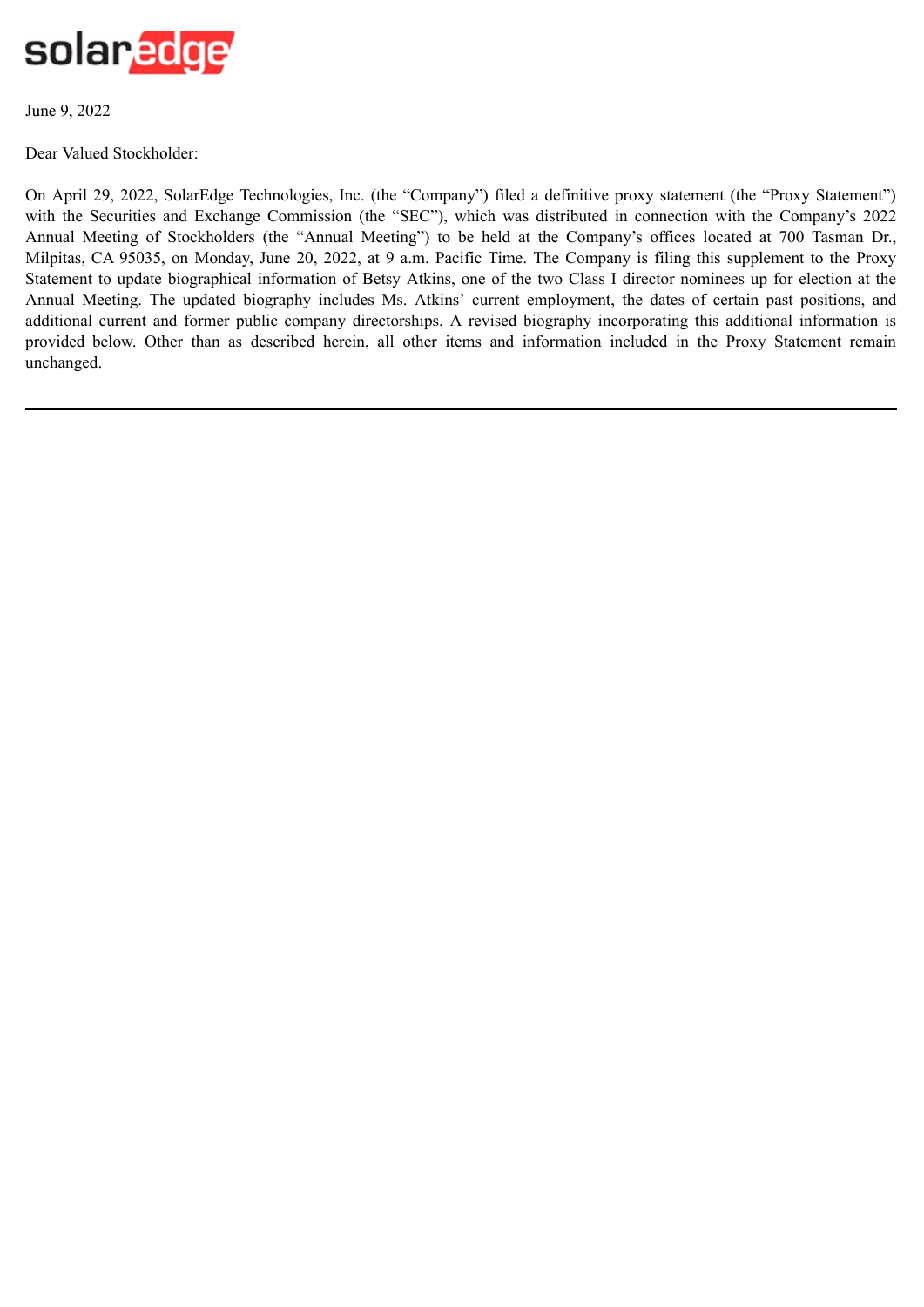#### SUPPLEMENT

The biography for Ms. Atkins included in Proposal 1—Election of Directors—of the Proxy Statement is hereby updated and restated in its entirety as follows:

**Other Current Public Boards**: Wynn Resorts, Limited, SL Green Realty Corp. and Enovix Corporation

**Betsy Atkins** has served as the CEO of Baja Corporation, an independent venture capital firm focused on technology, renewable energy and life sciences, since 1994. She has previously served as CEO and Chairman of SaaS company Clear Standards, Inc., an energy management and sustainability software company, a position she held between February and August 2009. She also served as CEO of Key Supercomputer, focused on seismic analytics, applying AI machine learning technology to pinpoint reserves using predictive and prescriptive analytics, between 2008 and 2010 and as CEO of NCI, Inc., a food manufacturer creating Nutraceutical and Functional Food products. In addition, Ms. Atkins is a highly acclaimed public company Board Director and author. Ms. Atkins has served on some of the world's most visible global public company boards. For 20 years, she has worked behind the scenes at companies like Schneider, Lucent, Vonage, SunPower Corp, Paychex and Nasdaq Inc. Ms. Atkins started her business career as an entrepreneur co-founding several successful high tech, energy and consumer companies including Ascend Communications. Ms. Atkins is an effective operational leader, having served as CEO three times and she has a strong global and operational perspective encompassing the full range of experience from growth to restructuring and is a recognized ESG and Governance thought leader. Her corporate board experience covers industries including Technology, Energy Management, Solar, Industrial Automation, Manufacturing, Automotive, and Logistics. Ms. Atkins brings the knowledge of leveraging next gen digital technologies, is an innovative entrepreneur for tech enablement for the future of work for manufacturing 4.0 initiatives (i.e. applying industrial Internet of Things, or IIoT, for preventative maintenance in the Industrial, Automotive, and Aerospace sectors). Ms. Atkins has a global, broad perspective on energy from her role as Lead Director at SunPower Corporation, the renewable solar company, and Schneider Electric, SA, the energy efficiency infrastructure monitoring and industrial automation process control company, where she served from 2005 to 2012 and 2011 to 2019, respectively. She also served on the boards of Covetrus, Inc. and its predecessor, Vets First Choice, a pharmaceutical company, from February 2016 until September 2019, Cognizant Technology Solutions Corporation, an information technology services company, from April 2017 to October 2018 and HD Supply, Inc., an industrial distributor, from September 2013 to April 2018. Her areas of experience include Artificial Intelligence, Seismic Analytics, Internet of Things (IoT), using technology to digitize processes driving accuracy and productivity, Cyber Security, Mobile and SaaS. Ms. Atkins currently serves on the public boards of Wynn Resorts, Limited, SL Green Realty Corp. and Enovix Corporation. Ms. Atkins holds a degree in liberal arts from the University of Massachusetts, Magna Cum Laude.